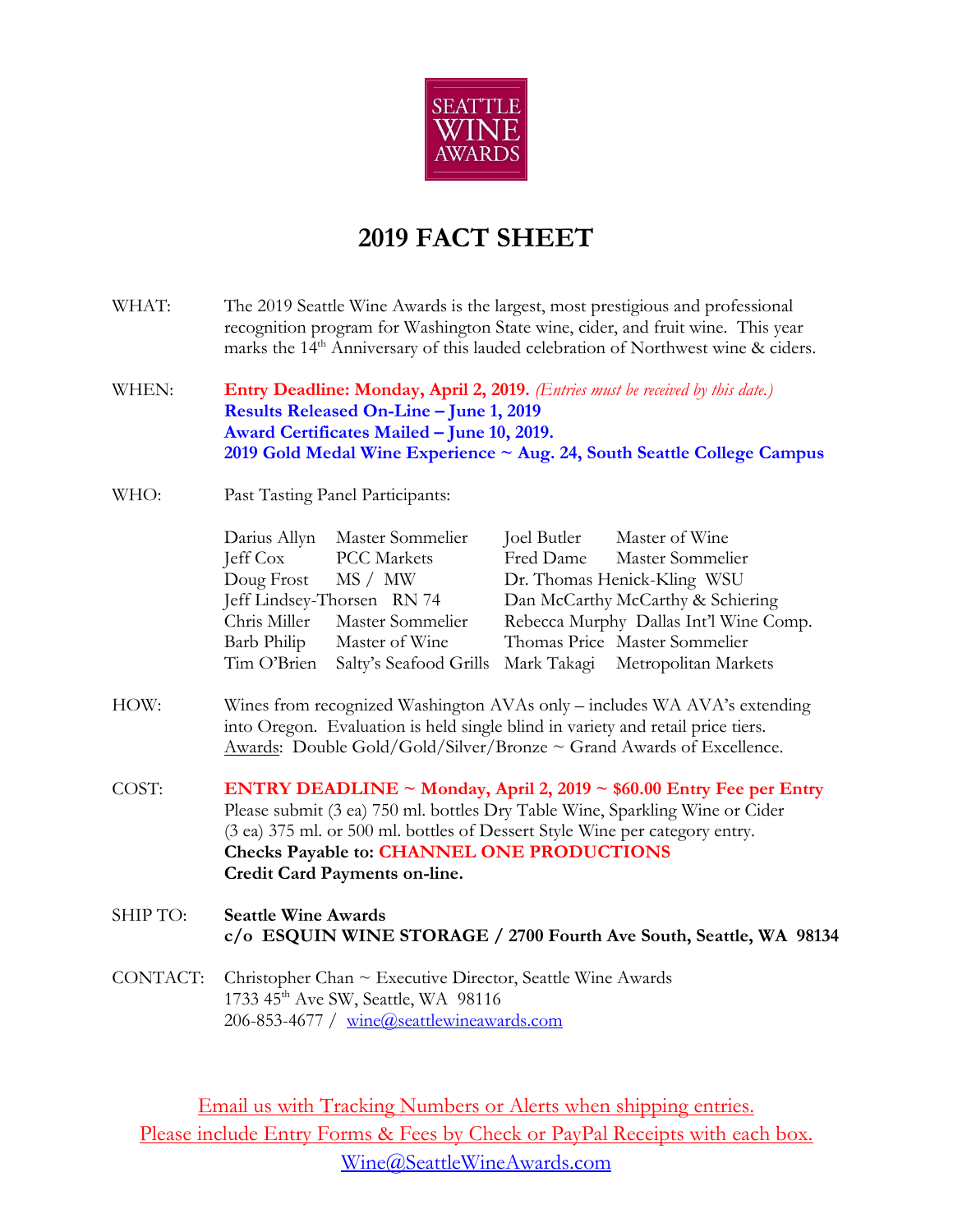# **Entry Criteria & Category Guidelines**

## **\* Categories Separated by Suggested Retail Prices \***

### **\$20.00 & Under / \$20.01 – \$35.00 / \$35.01 & Over - per Bottle**

#### **Diamond of The Decade: Recognizing world-class wines from the 2009 Vintage.**

- 09BDX 2009 Bordeaux Style Blend
- 09CAB 2009 Cabernet Sauvignon
- 09MER 2009 Merlot
- 09PINO 2009 Pinot Noir
- 09RPROP 2009 Red Proprietary Blend
- 09RHONE 2009 Rhône Style Blend
- 09SYR 2009 Syrah

#### **Dessert Style Wines, Dessert Fruit Wines, Ciders & Perries**

- DCID Dessert Style Cider
- DICE Ice Wines All Varieties (Vinifera & Non-Vinifera)
- DLATE Late Harvest All Varieties (Vinifera & Non-Vinifera)
- DFORT Fortified Wines (Vinifera & Non-Vinifera)
- DFRUIT Dessert Style Fruit Wines
- DPEAR Dessert Style Perry
- MEAD All Styles of Mead

#### **Rosé, Ciders & Dry Fruit Wines**

- SROSÉ All styles of Single Variety Rosé wines
- BROSÉ All styles of Blended Variety Rosé wines
- FROSÉ All styles of Fruit Rosé or Blush.
- FRUIT All styles of Dry Fruit Wines.
- SFRUIT All styles of Fruit Wines with Residual Sugar.

#### **Sparkling Wines**

- SPARKD Dry Sparkling Wines (Brut Zero, Brut)
- SPARKO Off-Dry Sparkling Wine (Extra Brut, Demi-Sec)
- SPARKS Sweet Sparkling Wines (Demi-Sec or Sweet)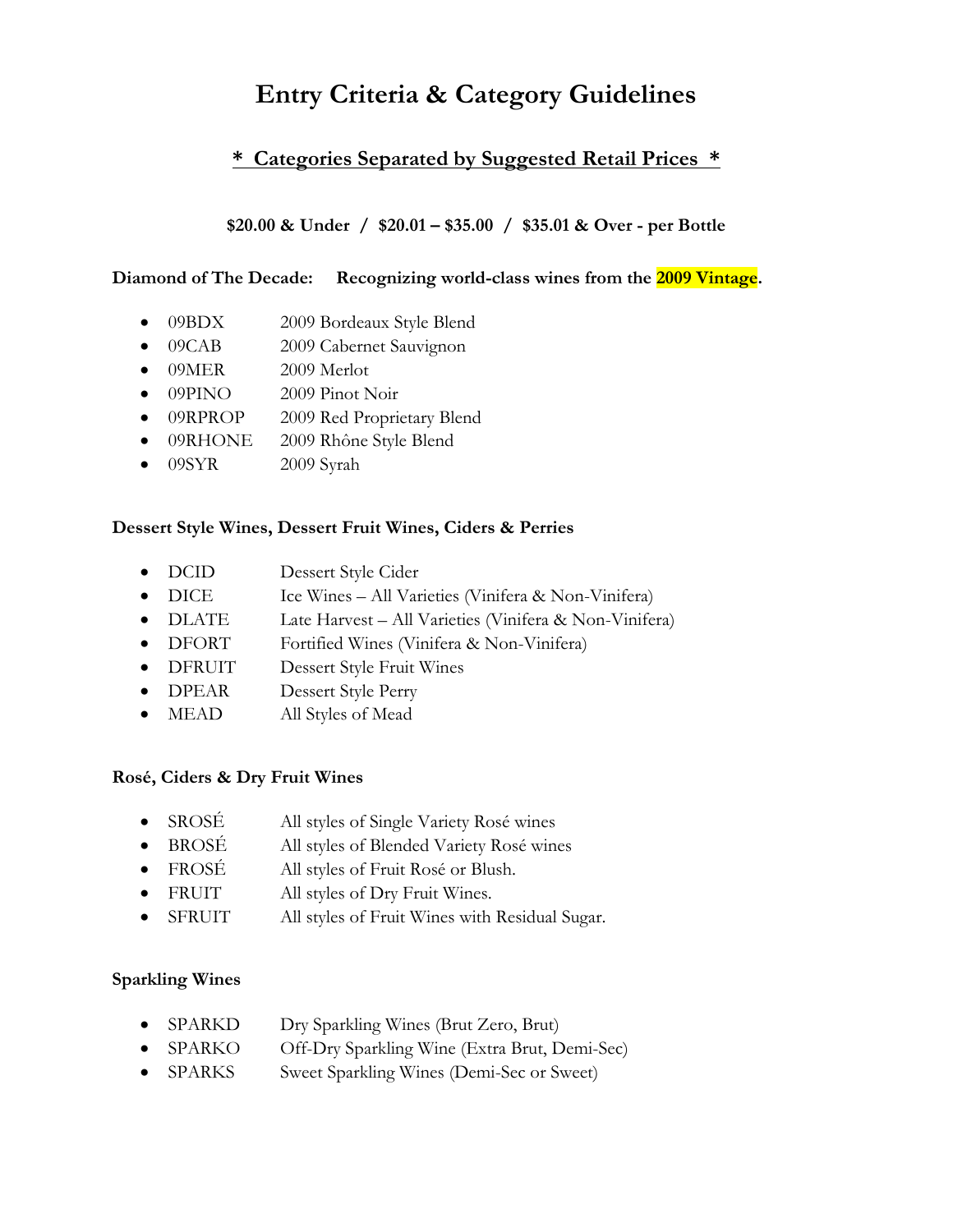# **Entry Criteria & Category Guidelines**

#### **Still White Wines**

- WALBA Albariño
- WALIG Aligoté
- WBORD Bordeaux Style Blends of : Sauvignon Blanc, Sémillon, Muscadelle
- WSAUV Sauvignon Blanc
- WCHAB Chablis Style Chardonnay Stainless / Neutral Oak
- WCHAR Chardonnay New or Seasoned Oak
- WGEWZ Gewürztraminer
- WMARS Marsanne
- WPINO Pinot Gris/Pinot Grigio
- WPROP Proprietary Blends
- WRIES Riesling: Dry or Residual Sugar (list RS per entry)
- WRHON S. Rhone Blends: Bourboulenc, Grenache Blanc, Marsanne, Picpoul, Roussanne, Viognier, etc…
- WROUS Roussanne
- WVARI All Other White Varietals
- WVIOG Viognier
- WILD Non-Vitis Vinifera Varieties

### **Red Wines**

- RBARB Barbera
- RBORD Bordeaux Blends: Cab Sauv., Cab Franc, Merlot, Petite Verdot, Malbec
- RCAB Cabernet Sauvignon
- RCINS Cinsault
- RFRANC Cabernet Franc
- RGAM Gamay Noir
- RGREN Grenache
- RMAL Malbec
- RMER Merlot
- RMOUR Mourvèdre
- RNEBB Nebbiolo
- RPINO Pinot Noir
- RPROP Proprietary Blends
- RHONE S. Rhone Blends: Grenache, Mourvèdre, Cinsault, Counoise, Syrah
- RSANG Sangiovese
- RSYRAH Syrah & Northern Rhone Style Syrah
- RTEMP Tempranillo
- RVARI All Other Red Varietals
- RWILD All Non-Vitis Vinifera Red Grape Wines.
- RZIN Zinfandel / Primitivo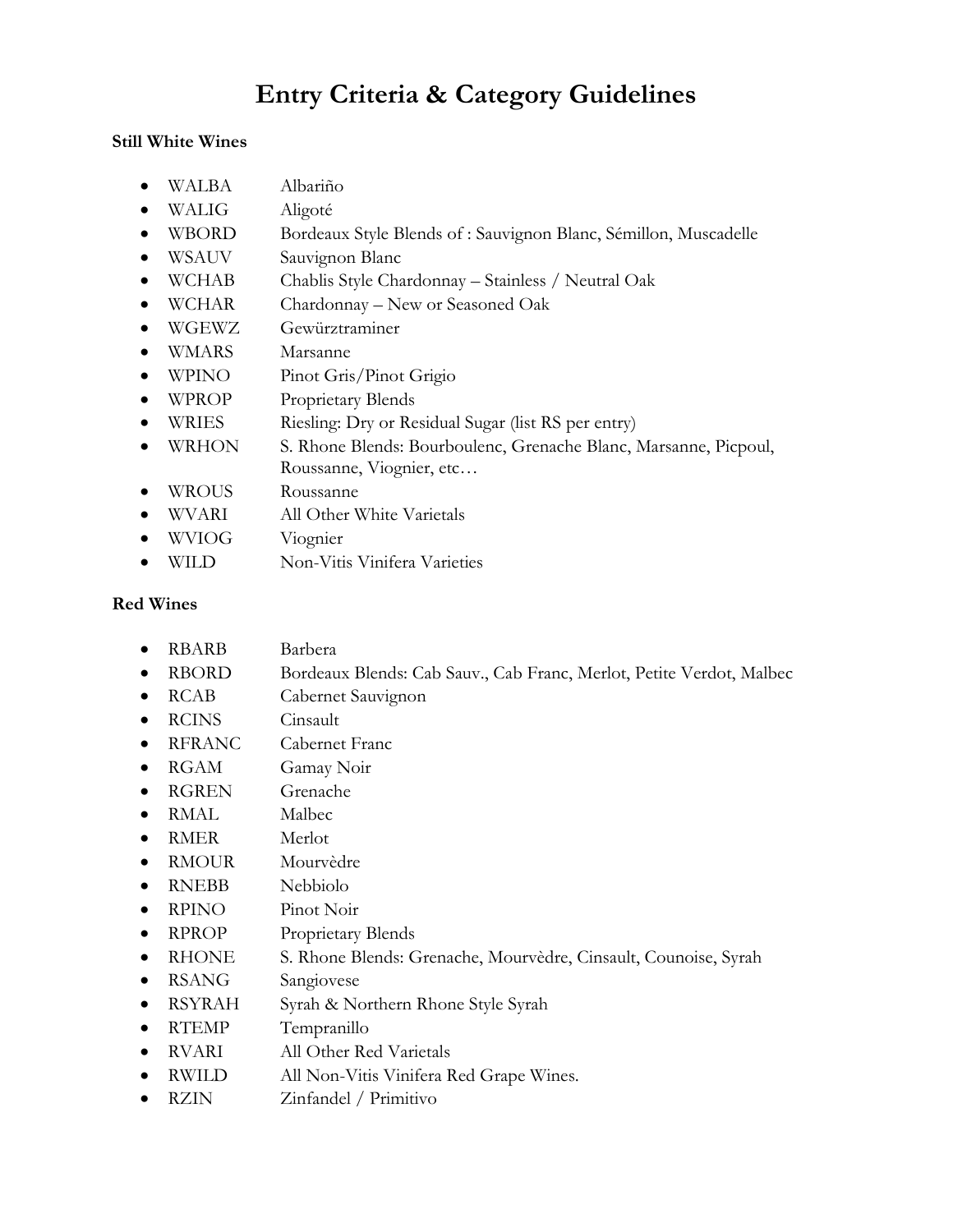# **Frequently Asked Questions**

### • **Q: Why Should I Enter?**

• **A:** The TASTENW Wine & Cider Awards are celebrated by consumer and industry alike as the premier PNW wine and cider evaluation and awards program. This recognition offers talking points and accolades that represent the best in world-class Washington, Oregon and Idaho wine, and North American cider, perry, fruit agriculture.

### • **Q: How are the Wine & Cider Awards Promoted?**

- A: Results are published on-line at [www.TASTENW.com.](http://www.tastenw.com/) Results are sent to local, regional and national newspapers.
- **Q: How Many Wines/Ciders May I Enter?**
- **A:** There is no limit to the number of entries you may submit wine/ciders from past vintages and past evaluations.
- **Q: May I Enter Multiple Wines/Ciders Brands on Same Form?**
- **A: NO**. Please include One Entry Form per Each Winery/Brand. With thousands of wines and hundreds of entries, this helps us ensure your samples are properly checked, processed and evaluated.
- **Q: What is a Tech Sheet?**
- **A:** Tech sheets provide us with pertinent information such as variety composition, vineyard sources, residual sugar, appellation information, fruits, blend percentages. Please include these with each entry.
- **Q: How Can I Pay Entry Fees?**
- **A:** Pay by check included with shipment (Payable to: CHANNEL ONE PRODUCTIONS) or by Credit Card with On-line Entry at: [www.SeattleWineAwards.com](http://www.seattlewineawards.com/) / [www.OregonWineAwards.com](http://www.oregonwineawards.com/) / [www.IdahoWineAwards.com](http://www.idahowineawards.com/)
- **\*\*** If Needed Mail Checks Payable To:
- Channel One Productions 1733  $45<sup>th</sup>$  Ave SW, Seattle, WA 98116-1910  $**$
- **Q: What is the 2019 Diamond of the Decade Wine?**
- **A:** This year we will evaluate **2009 Vintage** Bordeaux, Red Rhone, and Proprietary Style Blends, Cabernet Sauvignon, Merlot, Pinot Noir and Syrah to recognize and celebrate quality, class and longevity.
- **Q: May I Hand-Deliver my Entries?**
- **A:** YES. UPS, Fed-Ex or Hand delivery is welcome to Esquin Wine & Spirits. Please ensure your boxes are well marked / labeled / identified and secure with tape and include a copy of your Entry Form, Tech Sheets and Check or Payment Receipt by April 2, 2019.

Continued next page